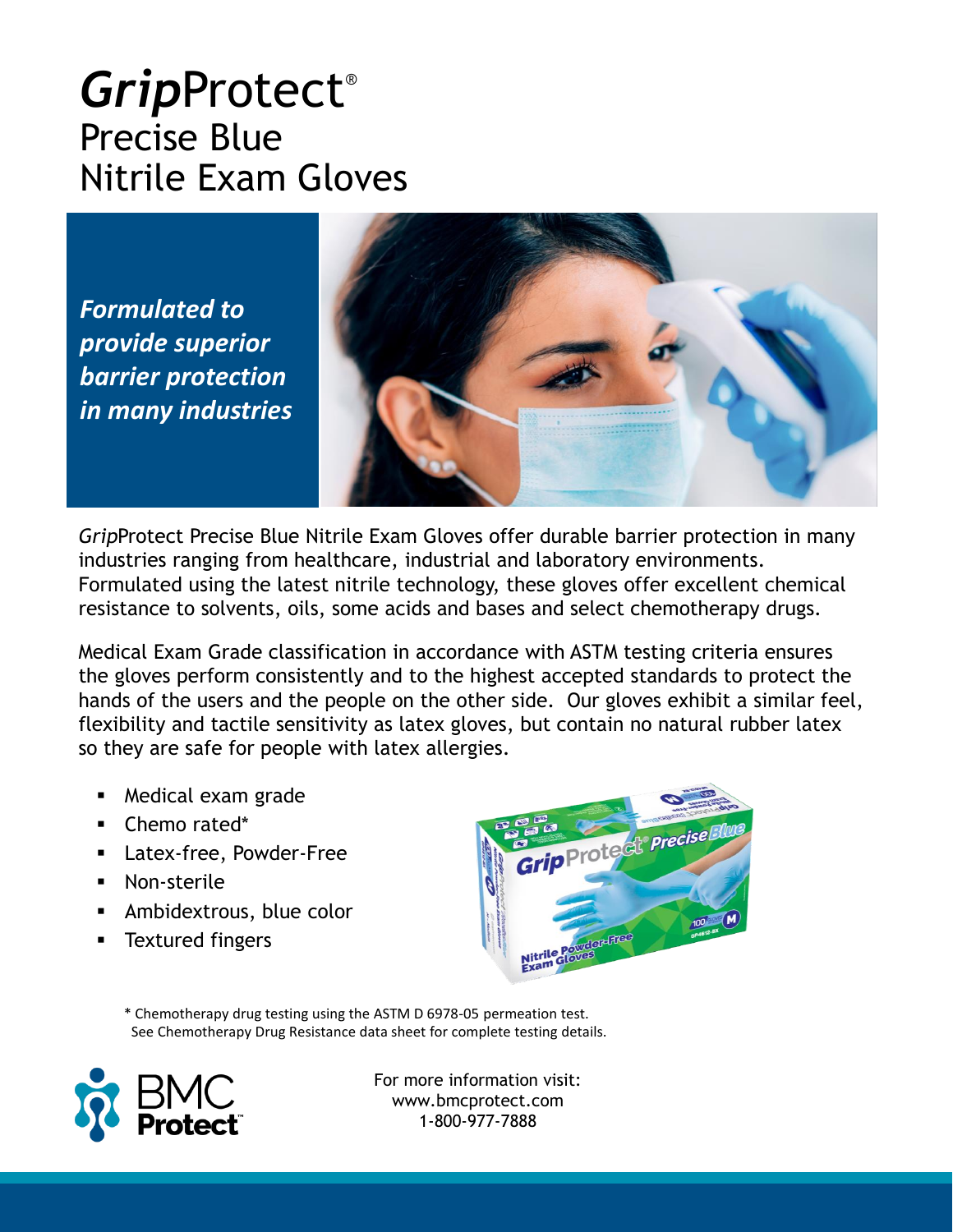# *Grip*Protect® Precise Blue 100 Nitrile Exam Gloves

- Medical exam grade
- Chemo rated
- Latex-free, Powder-Free
- Non-sterile
- **E** Ambidextrous
- **EXTEL TEXT** Textured fingers



| <b>Part Number</b> | <b>Size</b> | # Gloves           | Weight / Glove (g) | Width at Palm (cm) |
|--------------------|-------------|--------------------|--------------------|--------------------|
| GP4611             | Small       | 100/Box, 1000/Case | $3.2 \pm 0.3$      | $9.5 \pm 1$        |
| GP4612             | Medium      | 100/Box, 1000/Case | $3.7 \pm 0.3$      | $10.5 \pm 1$       |
| GP4613             | Large       | 100/Box, 1000/Case | $4.2 \pm 0.3$      | $11.5 \pm 1$       |
| GP4614             | Extra-Large | 100/Box, 1000/Case | $4.7 \pm 0.3$      | $12.5 \pm 1$       |

| Specifications, Physical Properties, & Quality Standards      |                                              |                                            |  |  |  |
|---------------------------------------------------------------|----------------------------------------------|--------------------------------------------|--|--|--|
| Characteristic                                                | Standard / Results                           | <b>Test Method</b>                         |  |  |  |
| Tensile Strength before aging<br>Tensile Strength after aging | $>14$ MPa<br>$>14$ MPa                       | ASTM D412/ASTM D573<br>ASTM D412/ASTM D573 |  |  |  |
| Elongation before aging<br>Elongation after aging             | $> 500\%$<br>> 400%                          | ASTM D412/ASTM D573<br>ASTM D412/ASTM D573 |  |  |  |
| Thickness at middle finger<br>Thickness at palm               | $>0.05$ mm / 0.09 mm<br>$>0.05$ mm / 0.06 mm | ASTM D3767<br>ASTM D3767                   |  |  |  |
| Barrier properties                                            | AQL $\leq 1.5$                               | <b>ASTM 5151</b>                           |  |  |  |
| Length                                                        | $240 \pm 10$ mm                              | ASTM D3767                                 |  |  |  |

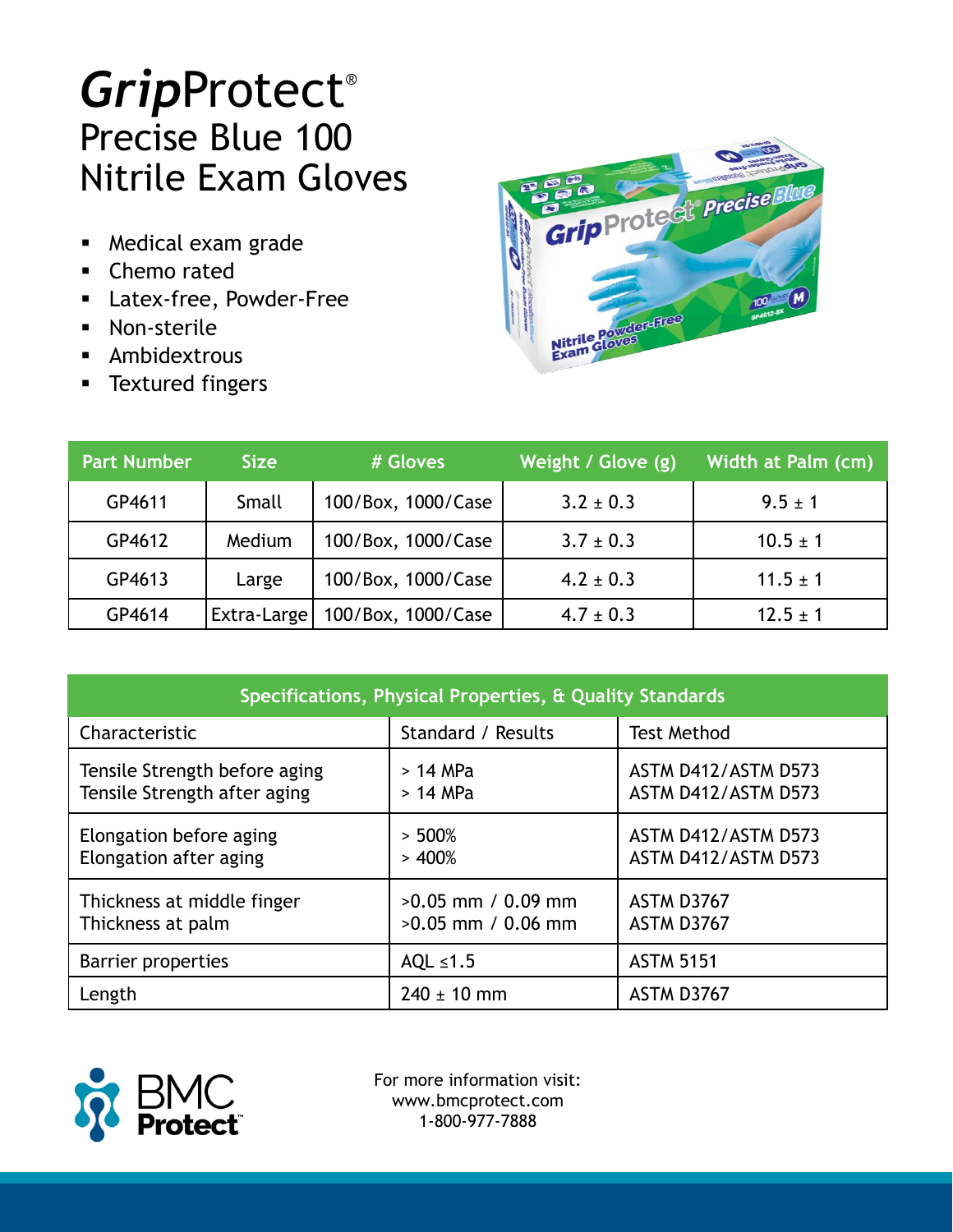# *Grip*Protect® Precise Blue 200 Nitrile Exam Gloves

- Medical exam grade
- Chemo rated
- Latex-free, Powder-Free
- Non-sterile
- **E** Ambidextrous
- **EXTEL TEXT** Textured fingers



| <b>Part Number</b> | <b>Size</b>         | # Gloves           | Weight / Glove (g) | Width at Palm (cm) |
|--------------------|---------------------|--------------------|--------------------|--------------------|
| GP4621             | Small               | 200/Box, 2000/Case | $3.2 \pm 0.3$      | $9.5 \pm 1$        |
| GP4622             | Medium              | 200/Box, 2000/Case | $3.7 \pm 0.3$      | $10.5 \pm 1$       |
| GP4623             | Large               | 200/Box, 2000/Case | $4.2 \pm 0.3$      | $11.5 \pm 1$       |
| GP4624             | <b>Extra-Largel</b> | 200/Box, 2000/Case | $4.7 \pm 0.3$      | $12.5 \pm 1$       |

| Specifications, Physical Properties, & Quality Standards      |                                                     |                                            |  |  |  |
|---------------------------------------------------------------|-----------------------------------------------------|--------------------------------------------|--|--|--|
| Characteristic                                                | Standard / Results                                  | <b>Test Method</b>                         |  |  |  |
| Tensile Strength before aging<br>Tensile Strength after aging | $>14$ MPa<br>$>14$ MPa                              | ASTM D412/ASTM D573<br>ASTM D412/ASTM D573 |  |  |  |
| Elongation before aging<br>Elongation after aging             | $> 500\%$<br>> 400%                                 | ASTM D412/ASTM D573<br>ASTM D412/ASTM D573 |  |  |  |
| Thickness at middle finger<br>Thickness at palm               | $0.09$ mm $(3.5$ mil)<br>$0.06$ mm min. $(2.8$ mil) | ASTM D3767<br>ASTM D3767                   |  |  |  |
| Barrier properties                                            | AQL .1.5                                            | <b>ASTM 5151</b>                           |  |  |  |
| Length                                                        | $240 \pm 10$ mm                                     | ASTM D3767                                 |  |  |  |